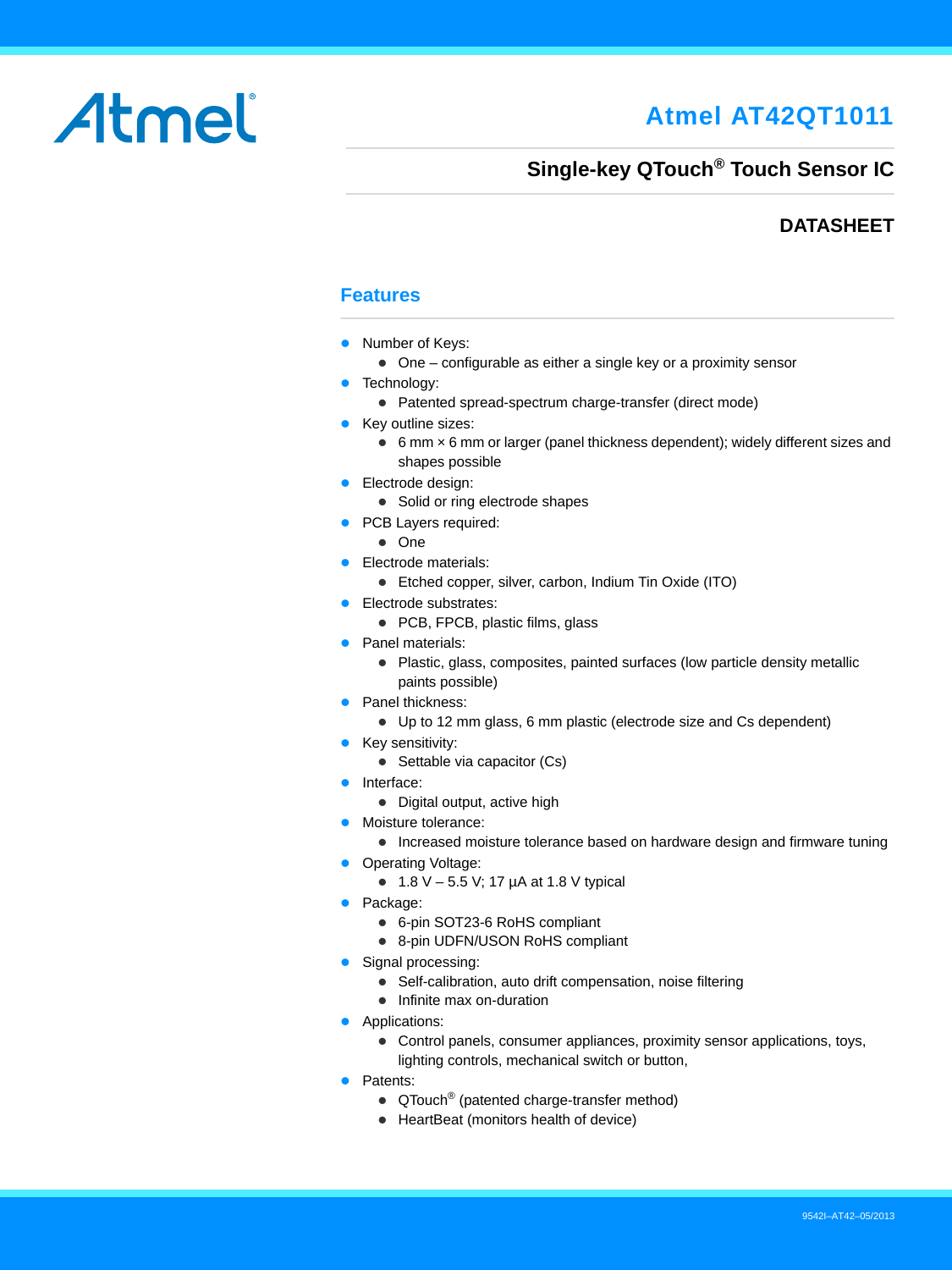# **1. Pinout and Schematic**

## **1.1 Pinout Configurations**

**1.1.1 6-pin SOT23-6**



#### **1.1.2 8-pin UDFN/USON**

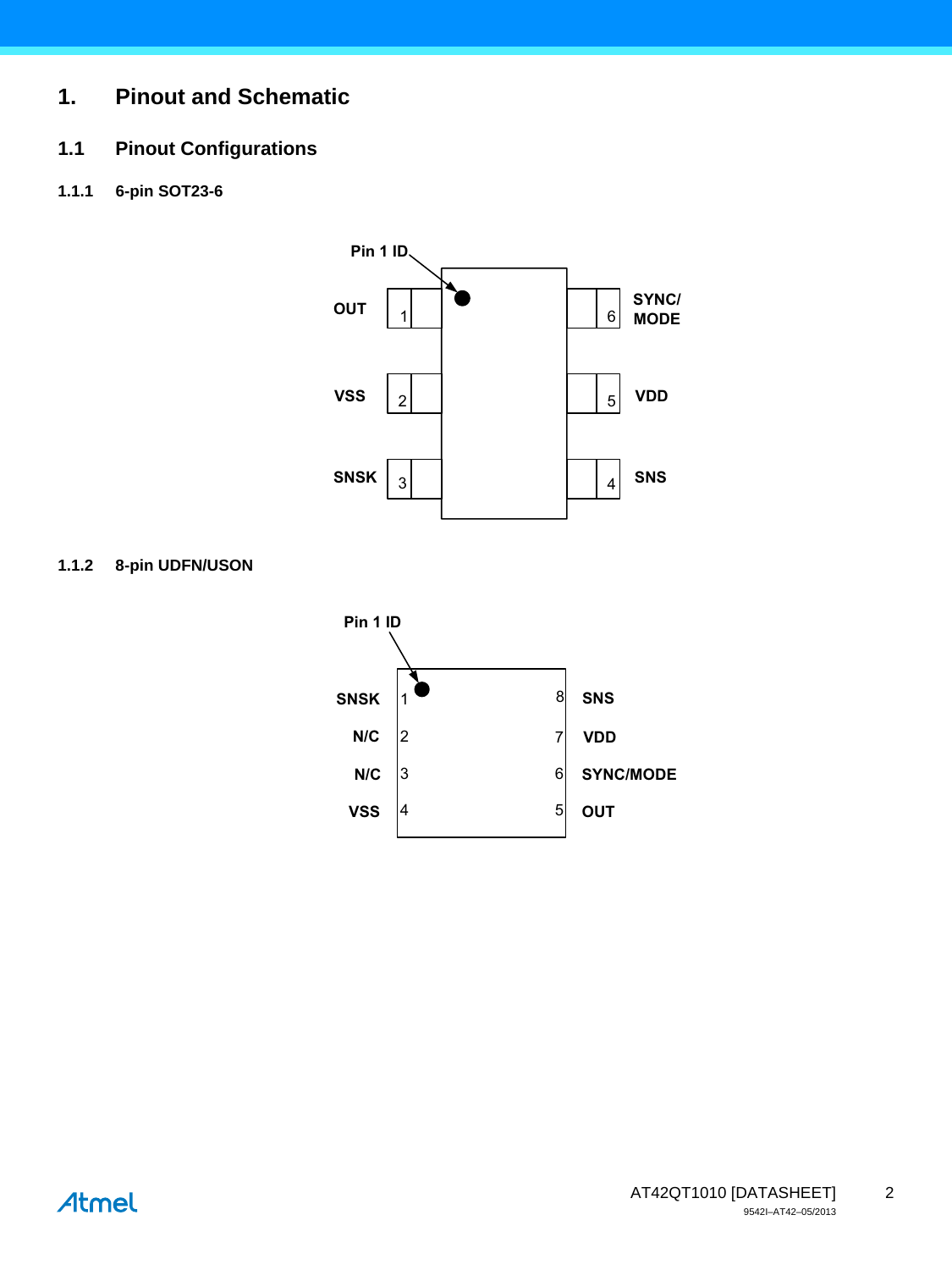### **1.2 Pin Descriptions**

#### **1.2.1 6-pin SOT23-6**

#### **Table 1-1. Pin Listing**

| <b>Name</b> | <b>Pin</b> | <b>Type</b>             | <b>Comments</b>     | If Unused, Connect To                                                                              |
|-------------|------------|-------------------------|---------------------|----------------------------------------------------------------------------------------------------|
| <b>OUT</b>  |            | O                       | Output state        | -                                                                                                  |
| <b>VSS</b>  | 2          | P                       | Supply ground       |                                                                                                    |
| <b>SNSK</b> | 3          | $\mathsf{IO}$           | Sense pin           | $Cs + KeV$                                                                                         |
| <b>SNS</b>  | 4          | $\mathsf{I}/\mathsf{O}$ | Sense pin           | Cs.                                                                                                |
| <b>VDD</b>  | 5          | P                       | Power               | -                                                                                                  |
| <b>SYNC</b> | 6          |                         | SYNC and Mode Input | Pin is either SYNC/Slow/Fast Mode, depending on logic<br>level applied (see Section 3.1 on page 7) |

|     | Input only        | Output only, push-pull | I/O | Input/output |
|-----|-------------------|------------------------|-----|--------------|
| OD. | Open drain output | Ground or power        |     |              |

#### **1.2.2 8-pin UDFN/USON**

#### **Table 1-2. Pin Listing**

| <b>Name</b>          | <b>Pin</b>     | <b>Type</b>              | <b>Comments</b>     | If Unused, Connect To                                                                              |
|----------------------|----------------|--------------------------|---------------------|----------------------------------------------------------------------------------------------------|
| <b>SNSK</b>          | 1              | $\mathsf{U}\mathsf{O}$   | Sense pin           | $Cs + Key$                                                                                         |
| N/C                  | 2              | $\overline{\phantom{0}}$ | No connection       | $\overline{\phantom{0}}$                                                                           |
| N/C                  | 3              |                          | No connection       |                                                                                                    |
| <b>VSS</b>           | $\overline{4}$ | P                        | Supply ground       |                                                                                                    |
| <b>OUT</b>           | 5              | $\circ$                  | Output state        |                                                                                                    |
| SYNC/<br><b>MODE</b> | 6              |                          | SYNC and Mode Input | Pin is either SYNC/Slow/Fast Mode, depending on logic<br>level applied (see Section 3.1 on page 7) |
| <b>VDD</b>           | 7              | P                        | Power               | -                                                                                                  |
| <b>SNS</b>           | 8              | $U$                      | Sense pin           | Cs                                                                                                 |

# I Input only O Output only, push-pull I/O Input/output

- 
- OD Open drain output P Ground or power
- 
-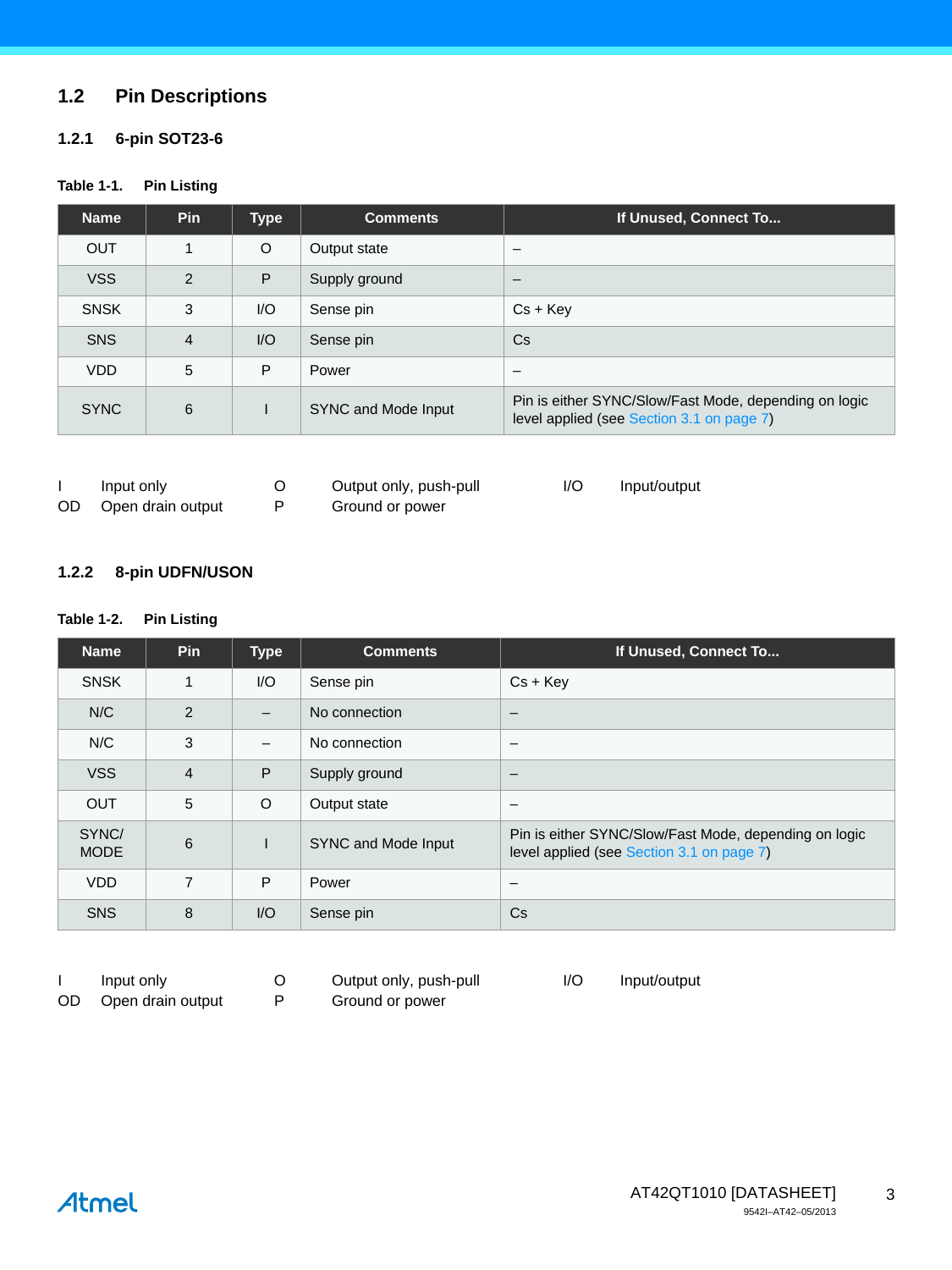#### **1.3 Schematics**

#### **1.3.1 6-pin SOT23-6**

<span id="page-3-0"></span>



Note: A bypass capacitor should be tightly wired between Vdd and Vss and kept close to pin 5.

#### **1.3.2 8-pin UDFN/USON**

<span id="page-3-1"></span>



Note: A bypass capacitor should be tightly wired between Vdd and Vss and kept close to pin 5.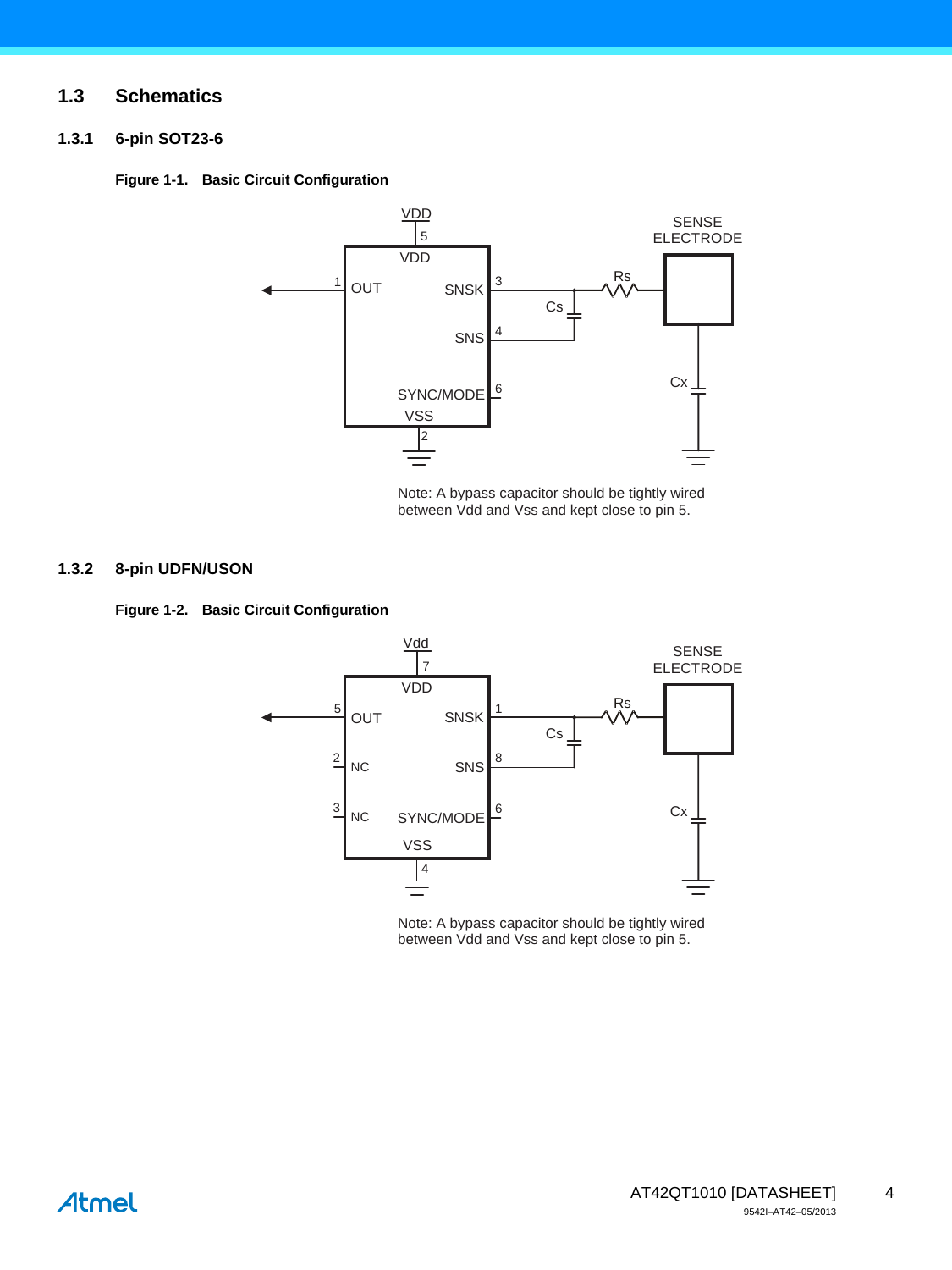# **2. Overview of the AT42QT11**

#### **2.1 Introduction**

The AT42QT1011 (QT1011) is a digital burst mode charge-transfer (QT™) sensor that is capable of detecting nearproximity or touch, making it ideal for implementing touch controls.

With the proper electrode and circuit design, the self-contained digital IC will project a touch or proximity field to several centimeters through any dielectric like glass, plastic, stone, ceramic, and even most kinds of wood. It can also turn small metal-bearing objects into intrinsic sensors, making them responsive to proximity or touch. This capability, coupled with its ability to self-calibrate, can lead to entirely new product concepts.

The QT1011 is designed specifically for human interfaces, like control panels, appliances, toys, lighting controls, or anywhere a mechanical switch or button may be found. It includes all hardware and signal processing functions necessary to provide stable sensing under a wide variety of changing conditions. Only a single low-cost capacitor is required for operation.

#### **2.2 Basic Operation**

[Figure 1-1 on page 4](#page-3-0) and [Figure 1-2 on page 4](#page-3-1) show basic circuits.

The QT1011 employs bursts of charge-transfer cycles to acquire its signal. Burst mode permits power consumption in the microamp range, dramatically reduces RF emissions, lowers susceptibility to EMI, and yet permits excellent response time. Internally the signals are digitally processed to reject impulse noise, using a "consensus" filter which requires four consecutive confirmations of a detection before the output is activated.

The QT switches and charge measurement hardware functions are all internal to the QT1011.

#### **2.3 Electrode Drive**

For optimum noise immunity, the electrode should only be connected to SNSK.

In all cases the rule Cs >> Cx must be observed for proper operation; a typical load capacitance (Cx) ranges from  $5 - 20$  pF while Cs is usually about  $2 - 50$  nF.

Increasing amounts of Cx destroy gain, therefore it is important to limit the amount of stray capacitance on both SNS terminals. This can be done, for example, by minimizing trace lengths and widths and keeping these traces away from power or ground traces or copper pours.

The traces and any components associated with SNS and SNSK will become touch sensitive and should be treated with caution to limit the touch area to the desired location.

A series resistor, Rs, should be placed in line with SNSK to the electrode to suppress ESD and EMC effects.

### **2.4 Sensitivity**

#### **2.4.1 Introduction**

The sensitivity on the QT1011 is a function of things like the value of Cs, electrode size and capacitance, electrode shape and orientation, the composition and aspect of the object to be sensed, the thickness and composition of any overlaying panel material, and the degree of ground coupling of both sensor and object.

#### <span id="page-4-0"></span>**2.4.2 Increasing Sensitivity**

In some cases it may be desirable to increase sensitivity; for example, when using the sensor with very thick panels having a low dielectric constant, or when the device is used as a proximity sensor. Sensitivity can often be increased by using a larger electrode or reducing panel thickness. Increasing electrode size can have diminishing returns, as high values of Cx will reduce sensor gain.

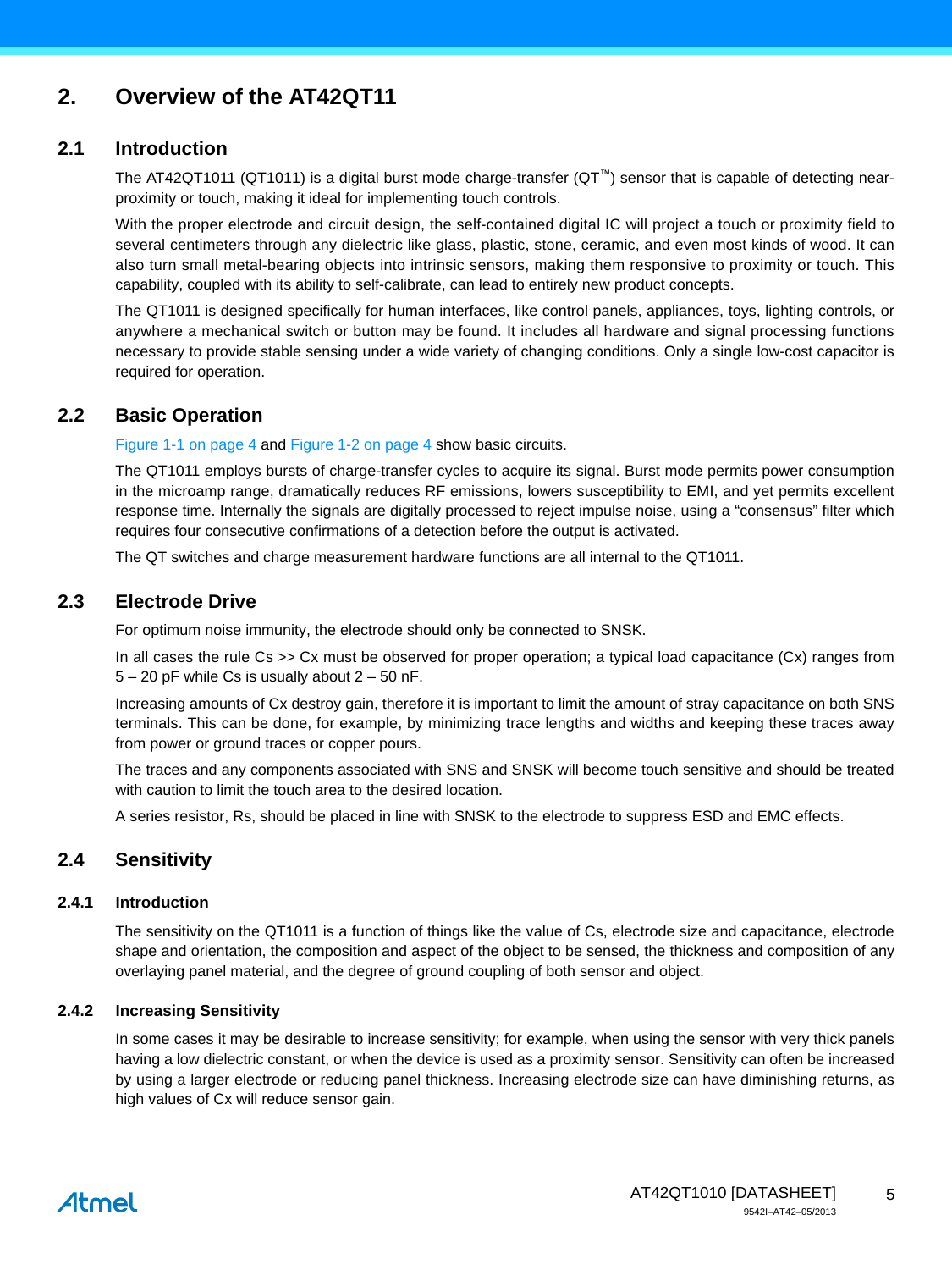The value of Cs also has a dramatic effect on sensitivity, and this can be increased in value with the trade-off of slower response time and more power. Increasing the electrode's surface area will not substantially increase touch sensitivity if its diameter is already much larger in surface area than the object being detected. Panel material can also be changed to one having a higher dielectric constant, which will better help to propagate the field.

In the case of proximity detection, usually the object being detected is on an approaching hand, so a larger surface area can be effective.

Ground planes around and under the electrode and its SNSK trace will cause high Cx loading and destroy gain. The possible signal-to-noise ratio benefits of ground area are more than negated by the decreased gain from the circuit, and so ground areas around electrodes are discouraged. Metal areas near the electrode will reduce the field strength and increase Cx loading and should be avoided, if possible. Keep ground away from the electrodes and traces.

#### **2.4.3 Decreasing Sensitivity**

In some cases the QT1011 may be too sensitive. In this case gain can be easily lowered further by decreasing Cs.

#### **2.4.4 Proximity Sensing**

By increasing the sensitivity, the QT1011 can be used as a very effective proximity sensor, allowing the presence of a nearby object (typically a hand) to be detected.

In this scenario, as the object being sensed is typically a hand, very large electrode sizes can be used, which is extremely effective in increasing the sensitivity of the detector. In this case, the value of Cs will also need to be increased to ensure improved sensitivity, as mentioned in [Section 2.4.2](#page-4-0). Note that, although this affects the responsiveness of the sensor, it is less of an issue in proximity sensing applications; in such applications it is necessary to detect simply the presence of a large object, rather than a small, precise touch.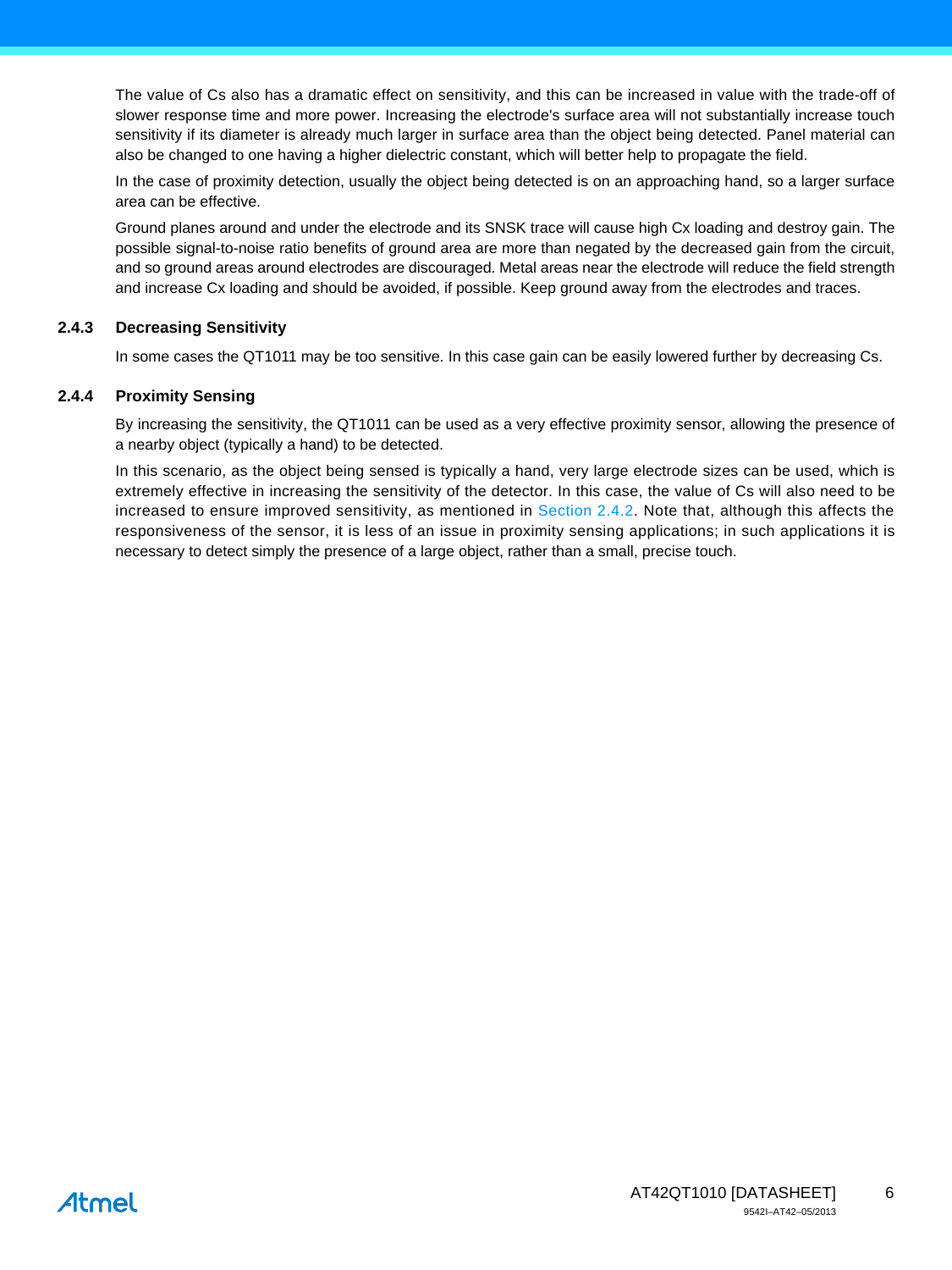# **3. Operation Specifics**

#### <span id="page-6-0"></span>**3.1 Run Modes**

#### **3.1.1 Introduction**

The QT1011 has three running modes which depend on the state of the SYNC pin (high or low).

#### **3.1.2 Fast Mode**

The QT1011 runs in Fast mode if the SYNC pin is permanently high. In this mode the QT1011 runs at maximum speed at the expense of increased current consumption. Fast mode is useful when speed of response is the prime design requirement. The delay between bursts in Fast mode is approximately 1 ms, as shown in [Figure 3-1](#page-6-2).

#### <span id="page-6-2"></span>**Figure 3-1. Fast Mode Bursts (SYNC Held High)**



**SYNC** 

#### **3.1.3 Low Power Mode**

The QT1011 runs in Low Power (LP) mode if the SYNC pin is held low. In this mode it sleeps for approximately 80 ms at the end of each burst, saving power but slowing response. On detecting a possible key touch, it temporarily switches to Fast mode until either the key touch is confirmed or found to be spurious (via the detect integration process). It then returns to LP mode after the key touch is resolved, as shown in [Figure 3-2](#page-6-1).

<span id="page-6-1"></span>

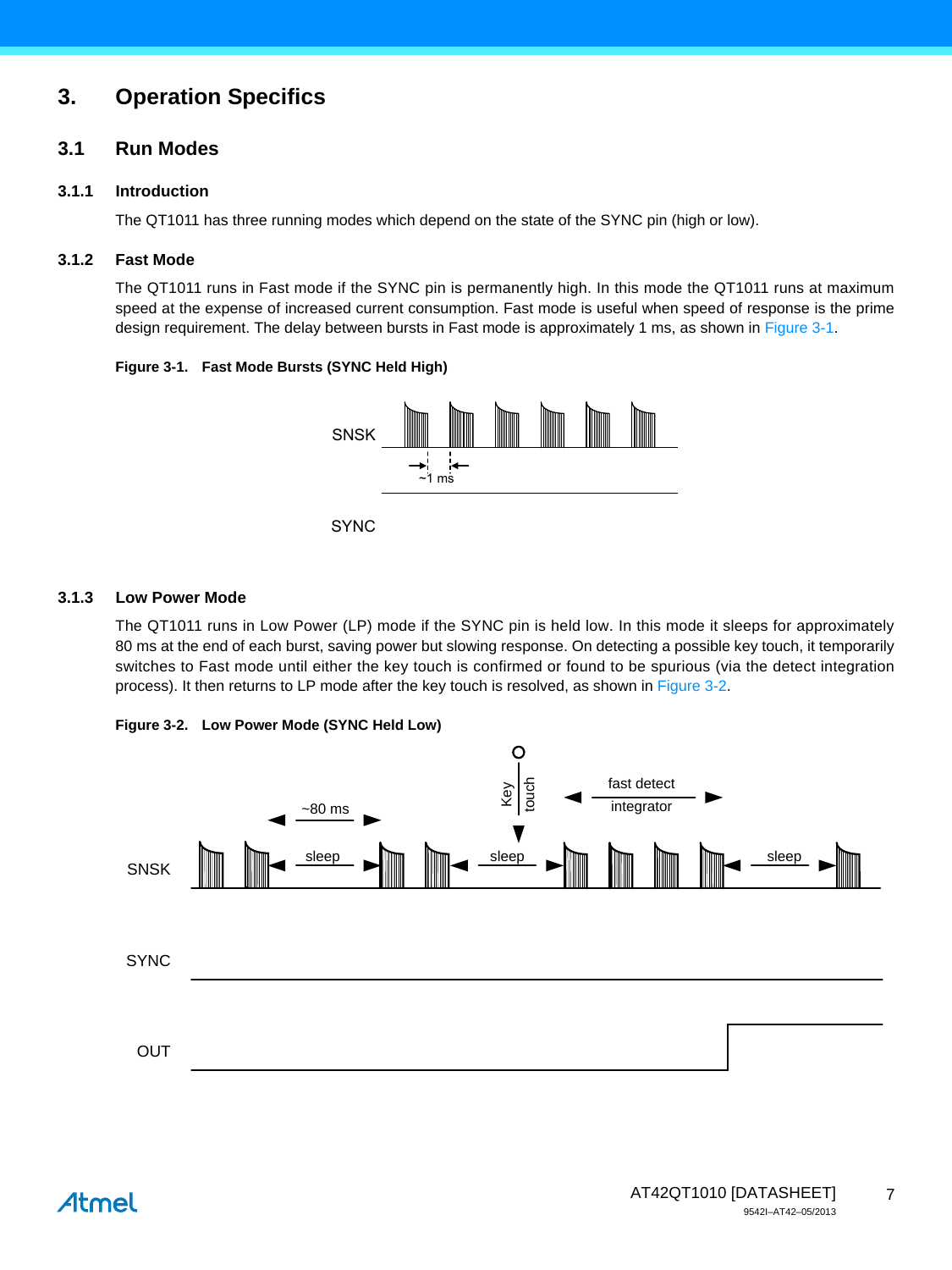#### **3.1.4 SYNC Mode**

It is possible to synchronize the device to an external clock source by placing an appropriate waveform on the SYNC pin. SYNC mode can synchronize multiple QT1011 devices to each other to prevent cross-interference, or it can be used to enhance noise immunity from low frequency sources such as 50Hz or 60Hz mains signals.

The SYNC pin is sampled at the end of each burst. If the device is in Fast mode and the SYNC pin is sampled high, then the device continues to operate in Fast mode [\(Figure 3-1 on page 7](#page-6-2)). If SYNC is sampled low, then the device goes to sleep. From then on, it will operate in SYNC mode ([Figure 3-2](#page-6-1)). Therefore, to guarantee entry into SYNC mode the low period of the SYNC signal should be longer than the burst length [\(Figure 3-3](#page-7-0)).



<span id="page-7-0"></span>

However, once SYNC mode has been entered, if the SYNC signal consists of a series of short pulses (>10 µs) then a burst will only occur on the falling edge of each pulse [\(Figure 3-4\)](#page-7-1) instead of on each change of SYNC signal, as normal ([Figure 3-3](#page-7-0)).

In SYNC mode, the device will sleep after each measurement burst (just as in LP mode) but will be awakened by a change in the SYNC signal in either direction, resulting in a new measurement burst. If SYNC remains unchanged for a period longer than the LP mode sleep period (about 80 ms), the device will resume operation in either Fast or LP mode depending on the level of the SYNC pin ([Figure 3-3\)](#page-7-0).

There is no detect integrator (DI) in SYNC mode (each touch is a detection); see [Section 3.4 on page 9.](#page-8-0) Recalibration timeout is a fixed number of measurements so will vary with the SYNC period.

<span id="page-7-1"></span>

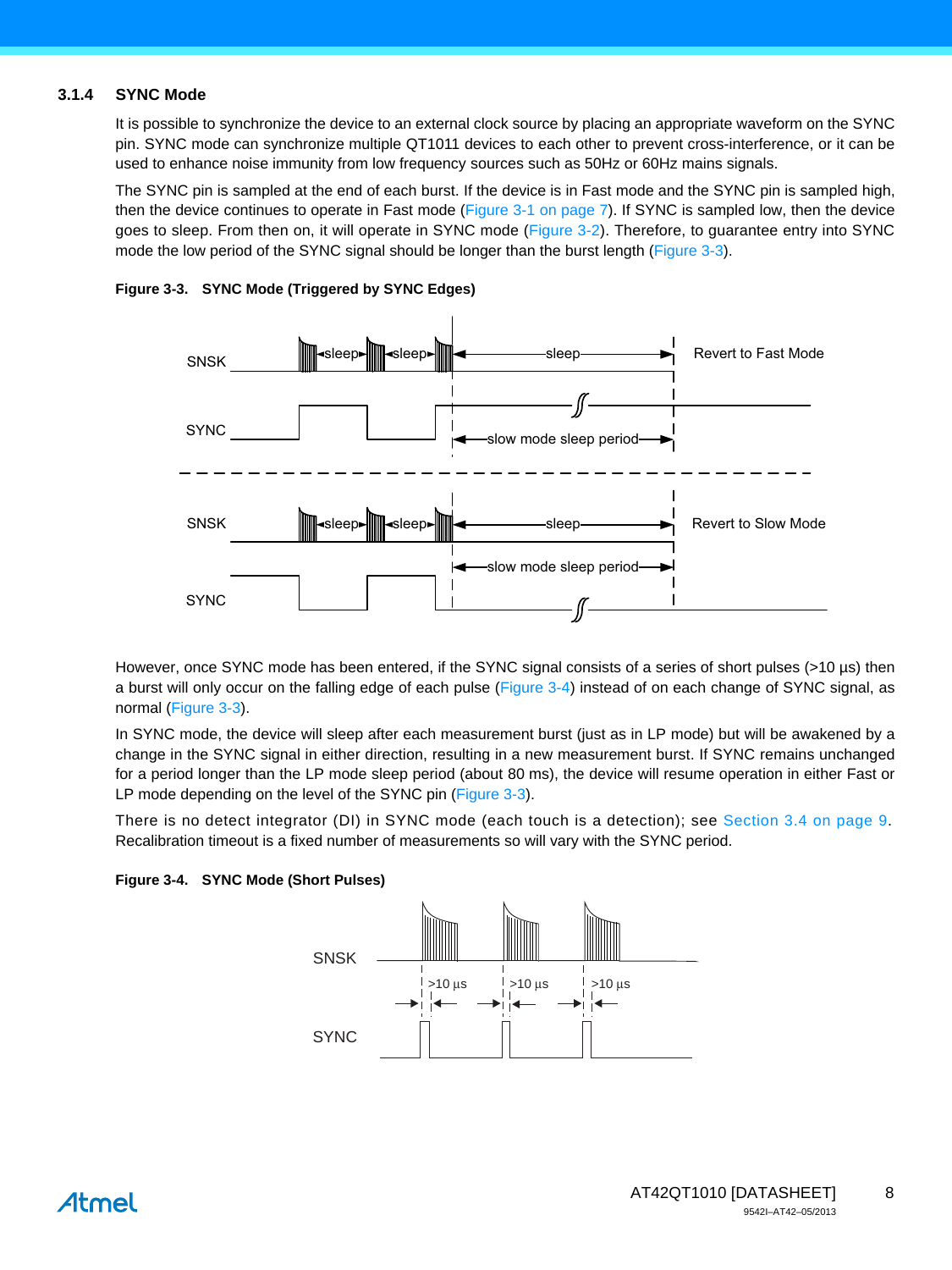### **3.2 Threshold**

The internal signal threshold level is fixed at 10 counts of change with respect to the internal reference level, which in turn adjusts itself slowly in accordance with the drift compensation mechanism.

The QT1011 employs a hysteresis dropout of two counts of the delta between the reference and threshold levels.

#### **3.3 Max On-duration**

The max on-duration of this device is infinite; that is, the device will not automatically recalibrate due to a persistent detection.

#### <span id="page-8-0"></span>**3.4 Detect Integrator**

It is desirable to suppress detections generated by electrical noise or from quick brushes with an object. To accomplish this, the QT1011 incorporates a detect integration (DI) counter that increments with each detection until a limit is reached, after which the output is activated. If no detection is sensed prior to the final count, the counter is reset immediately to zero. In the QT1011, the required count is four. In LP mode the device will switch to Fast mode temporarily in order to resolve the detection more quickly; after a touch is either confirmed or denied the device will revert back to normal LP mode operation automatically.

The DI can also be viewed as a "consensus filter" that requires four successive detections to create an output.

#### **3.5 Forced Sensor Recalibration**

The QT1011 has no recalibration pin; a forced recalibration is accomplished when the device is powered up or after the recalibration timeout. However, supply drain is low so it is a simple matter to treat the entire IC as a controllable load; driving the QT1011's Vdd pin directly from another logic gate or a microcontroller port will serve as both power and "forced recalibration". The source resistance of most CMOS gates and microcontrollers is low enough to provide direct power without problem.

#### **3.6 Drift Compensation**

Signal drift can occur because of changes in Cx and Cs over time. It is crucial that drift be compensated for, otherwise false detections, non-detections, and sensitivity shifts will follow.

Drift compensation ([Figure 3-5](#page-8-1)) is performed by making the reference level track the raw signal at a slow rate, but only while there is no detection in effect. The rate of adjustment must be performed slowly, otherwise legitimate detections could be ignored. The QT1011 drift compensates using a slew-rate limited change to the reference level; the threshold and hysteresis values are slaved to this reference.

Once an object is sensed, the drift compensation mechanism ceases since the signal is legitimately high, and therefore should not cause the reference level to change.



#### <span id="page-8-1"></span>**Figure 3-5. Drift Compensation**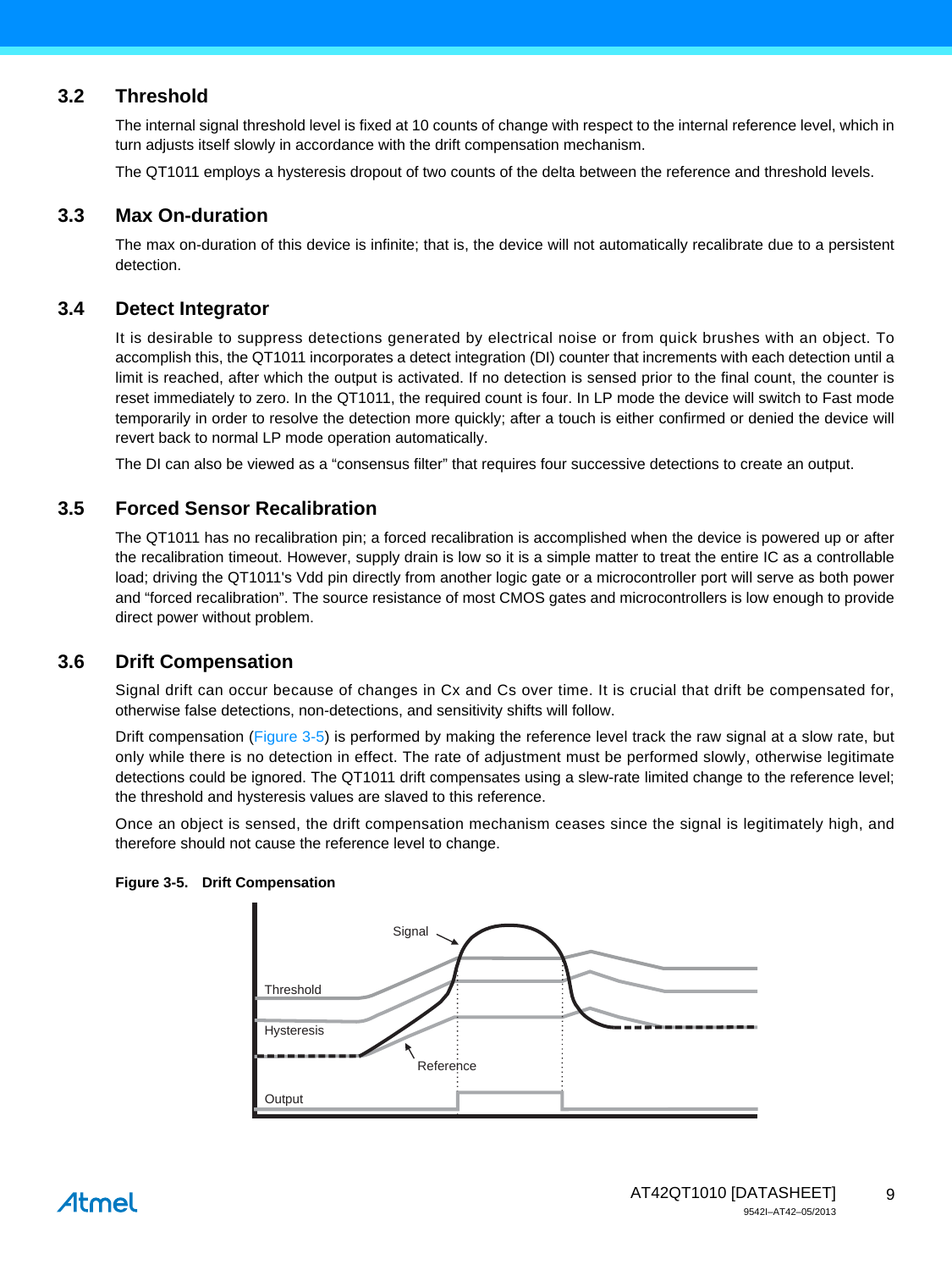The QT1011 drift compensation is asymmetric; the reference level drift-compensates in one direction faster than it does in the other. Specifically, it compensates faster for decreasing signals than for increasing signals. Increasing signals should not be compensated for quickly, since an approaching finger could be compensated for partially or entirely before even approaching the sense electrode. However, an obstruction over the sense pad, for which the sensor has already made full allowance, could suddenly be removed leaving the sensor with an artificially elevated reference level and thus become insensitive to touch. In this latter case, the sensor will compensate for the object's removal very quickly, usually in only a few seconds.

With large values of Cs and small values of Cx, drift compensation will appear to operate more slowly than with the converse. Note that the positive and negative drift compensation rates are different.

#### **3.7 Response Time**

The QT1011's response time is highly dependent on run mode and burst length, which in turn is dependent on Cs and Cx. With increasing Cs, response time slows, while increasing levels of Cx reduce response time. The response time will also be a lot slower in LP or SYNC mode due to a longer time between burst measurements.

#### **3.8 Spread Spectrum**

The QT1011 modulates its internal oscillator by  $\pm$ 7.5% during the measurement burst. This spreads the generated noise over a wider band, reducing emission levels. This also reduces susceptibility since there is no longer a single fundamental burst frequency.

#### **3.9 Output Features**

#### **3.9.1 Output**

The output of the QT1011 is active-high upon detection. The output will remain active-high for the duration of the detection.

#### **3.9.2 HeartBeat Output**

The QT1011 output has a HeartBeat "health" indicator superimposed on it in all modes. This operates by taking the output pin into a three-state mode for 15 µs, once before every QT burst. This output state can be used to determine that the sensor is operating properly, using one of several simple methods, or it can be ignored.

The HeartBeat indicator can be sampled by using a pull-up resistor on the OUT pin [\(Figure 3-6\)](#page-9-0), and feeding the resulting positive-going pulse into a counter, flip flop, one-shot, or other circuit. The pulses will only be visible when the chip is not detecting a touch.

#### <span id="page-9-0"></span>**Figure 3-6. Obtaining HeartBeat Pulses with a Pull-up Resistor (SOT23-6)**

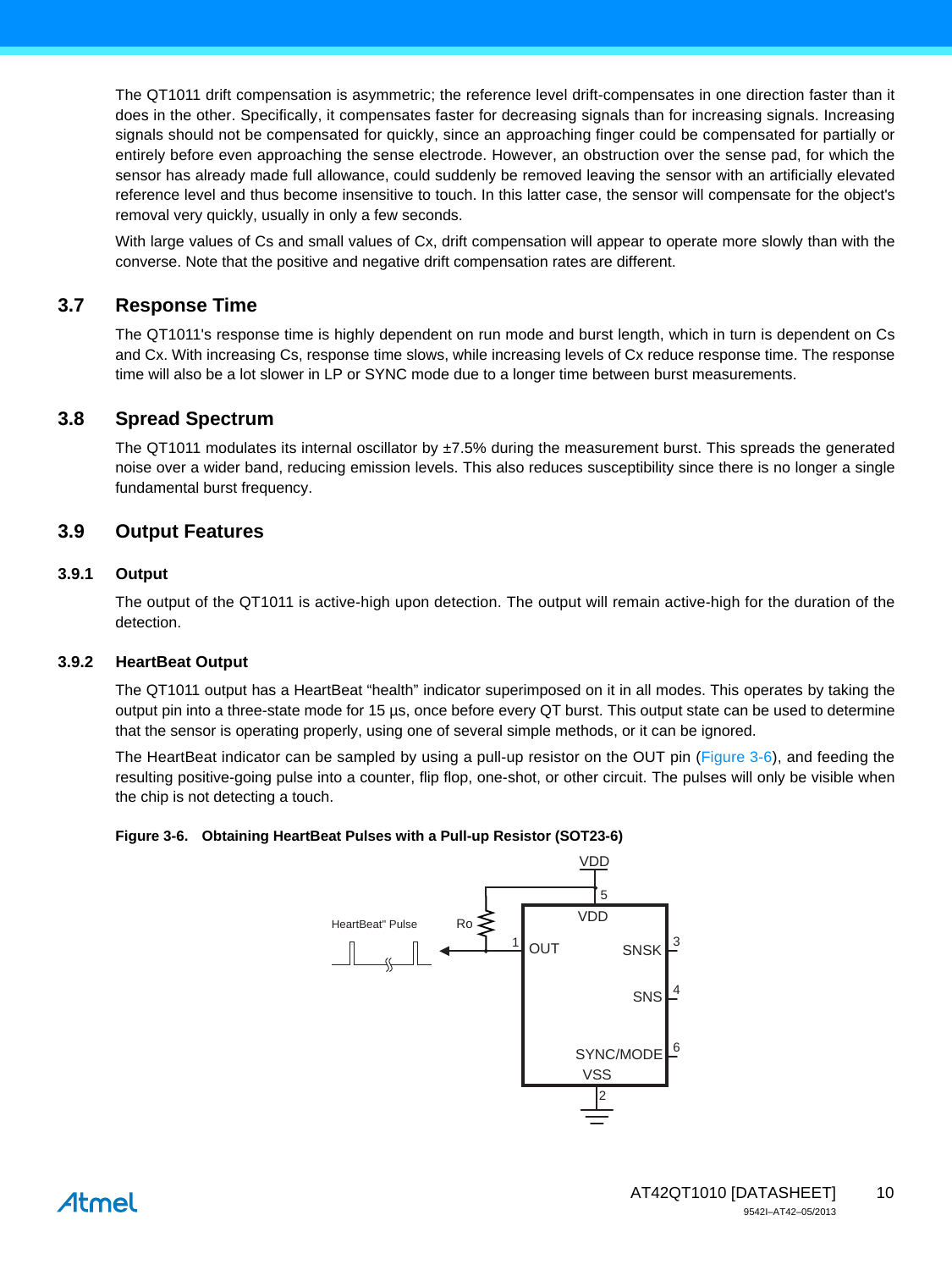If the sensor is wired to a microcontroller as shown in [Figure 3-7 on page 11,](#page-10-0) the microcontroller can reconfigure the load resistor to either Vss or Vdd depending on the output state of the QT1011, so that the pulses are evident in either state.

<span id="page-10-0"></span>



Electromechanical devices like relays will usually ignore the short HeartBeat pulse. The pulse also has too low a duty cycle to visibly affect LEDs. It can be filtered completely if desired, by adding an RC filter to the output, or if interfacing directly and only to a high-impedance CMOS input, by doing nothing or at most adding a small noncritical capacitor from OUT to Vss.

#### **3.9.3 Output Drive**

The OUT pin is active high and can sink or source up to 2 mA. When a large value of Cs (>20 nF) is used the OUT current should be limited to <1 mA to prevent gain-shifting side effects, which happen when the load current creates voltage drops on the die and bonding wires; these small shifts can materially influence the signal level to cause detection instability.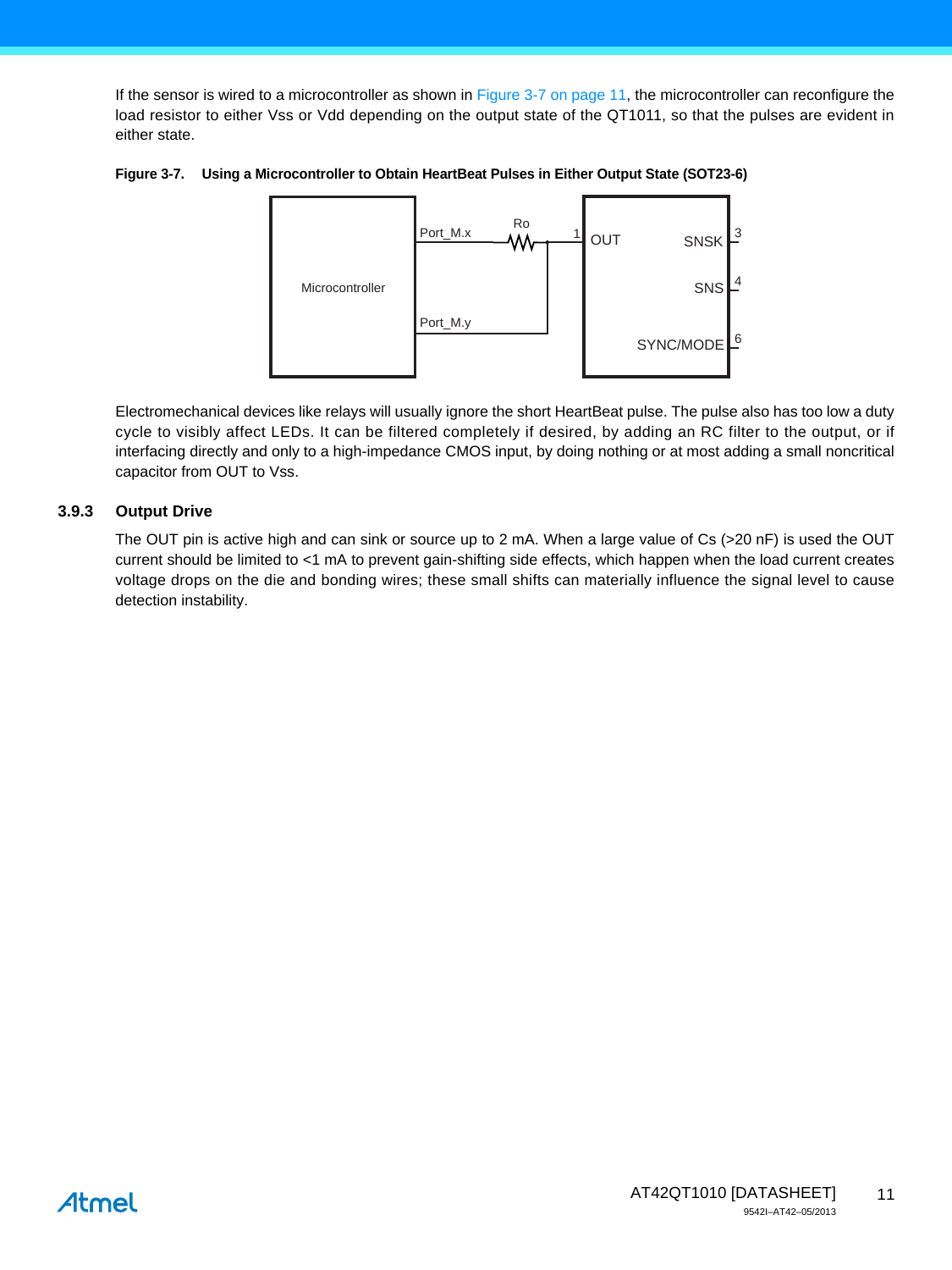# **4. Circuit Guidelines**

#### **4.1 More Information**

Refer to Application Note QTAN0002, *Secrets of a Successful QTouch Design* and the *Touch Sensors Design Guide* (both downloadable from the Atmel website), for more information on construction and design methods.

#### <span id="page-11-0"></span>**4.2 Sample Capacitor**

Cs is the charge sensing sample capacitor. The required Cs value depends on the thickness of the panel and its dielectric constant. Thicker panels require larger values of Cs. Typical values are 2 nF to 50 nF depending on the sensitivity required; larger values of Cs demand higher stability and better dielectric to ensure reliable sensing.

The Cs capacitor should be a stable type, such as X7R ceramic or PPS film. For more consistent sensing from unit to unit, 5% tolerance capacitors are recommended. X7R ceramic types can be obtained in 5% tolerance at little or no extra cost. In applications where high sensitivity (long burst length) is required the use of PPS capacitors is recommended.

For battery powered operation a higher value sample capacitor is recommended (typical value 8.2 nF).

### **4.3 UDFN/USON Package Restrictions**

The central pad on the underside of the UDFN/USON chip is connected to ground. Do not run any tracks underneath the body of the chip, only ground.

### **4.4 Power Supply and PCB Layout**

See [Section 5.2 on page 14](#page-13-0) for the power supply range. At 3 V current drain averages less than 500 µA in Fast mode.

If the power supply is shared with another electronic system, care should be taken to ensure that the supply is free of digital spikes, sags, and surges which can adversely affect the QT1011. The QT1011 will track slow changes in Vdd, but it can be badly affected by rapid voltage fluctuations. It is highly recommended that a separate voltage regulator be used just for the QT1011 to isolate it from power supply shifts caused by other components.

If desired, the supply can be regulated using a Low Dropout (LDO) regulator, although such regulators often have poor transient line and load stability. See Application Note QTAN0002, *Secrets of a Successful QTouch™ Design* for further information.

**Parts placement:** The chip should be placed to minimize the SNSK trace length to reduce low frequency pickup, and to reduce stray Cx which degrades gain. The Cs and Rs resistors (see [Figure 1-1 on page 4](#page-3-0)) should be placed as close to the body of the chip as possible so that the trace between Rs and the SNSK pin is very short, thereby reducing the antenna-like ability of this trace to pick up high frequency signals and feed them directly into the chip. A ground plane can be used under the chip and the associated discrete components, but the trace from the Rs resistor and the electrode should not run near ground, to reduce loading.

For best EMC performance the circuit should be made entirely with SMT components.

**Electrode trace routing:** Keep the electrode trace (and the electrode itself) away from other signal, power, and ground traces including over or next to ground planes. Adjacent switching signals can induce noise onto the sensing signal; any adjacent trace or ground plane next to, or under, the electrode trace will cause an increase in Cx load and desensitize the device.

**Note:** For proper operation a 100 nF (0.1 µF) ceramic bypass capacitor must be used directly between Vdd and Vss, to prevent latch-up if there are substantial Vdd transients; for example, during an ESD event. The bypass capacitor should be placed very close to the Vss and Vdd pins.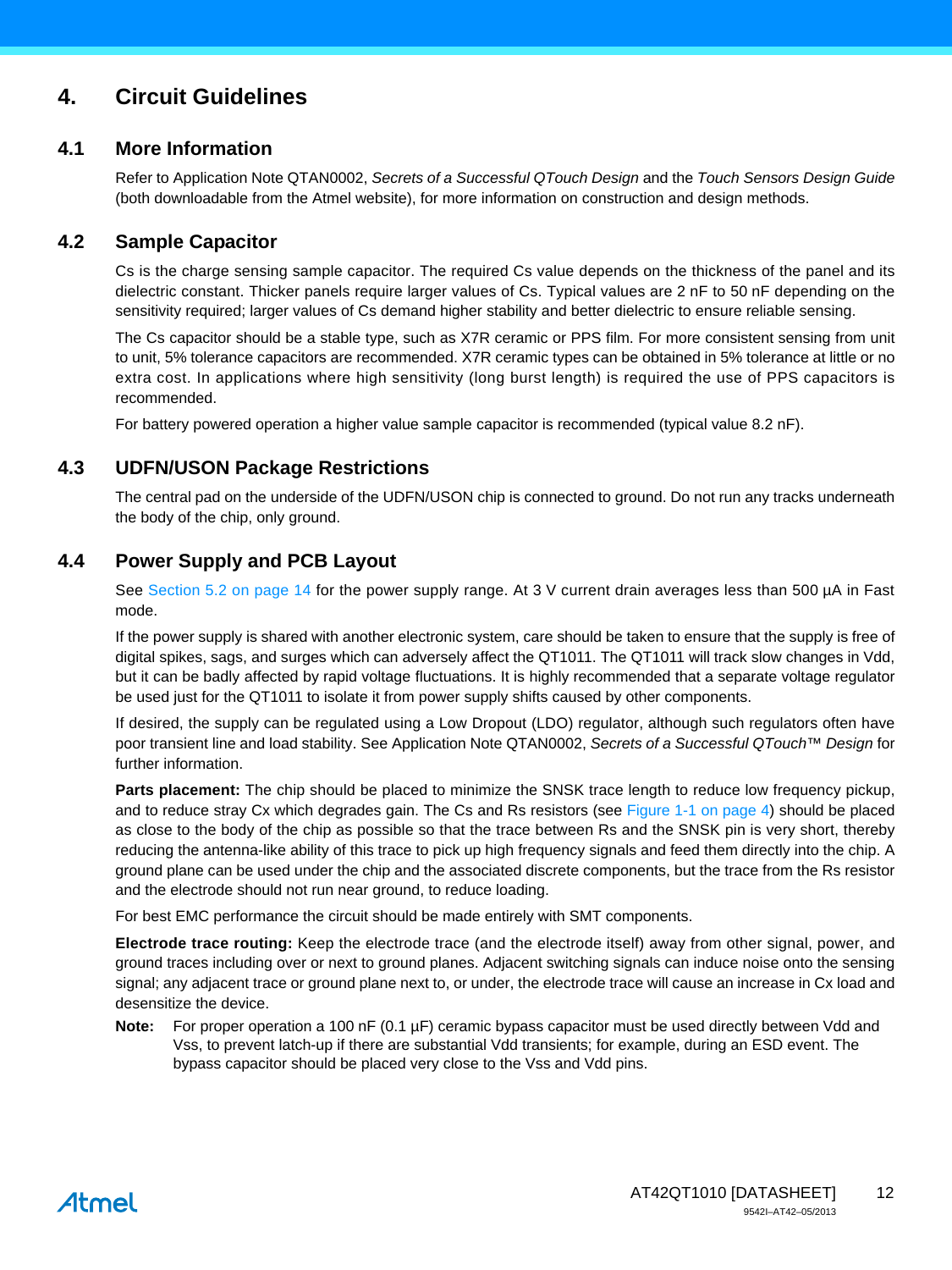# **4.5 Power On**

On initial power up, the QT1011 requires approximately 100 ms to power on to allow power supplies to stabilize. During this time the OUT pin state is not valid and should be ignored.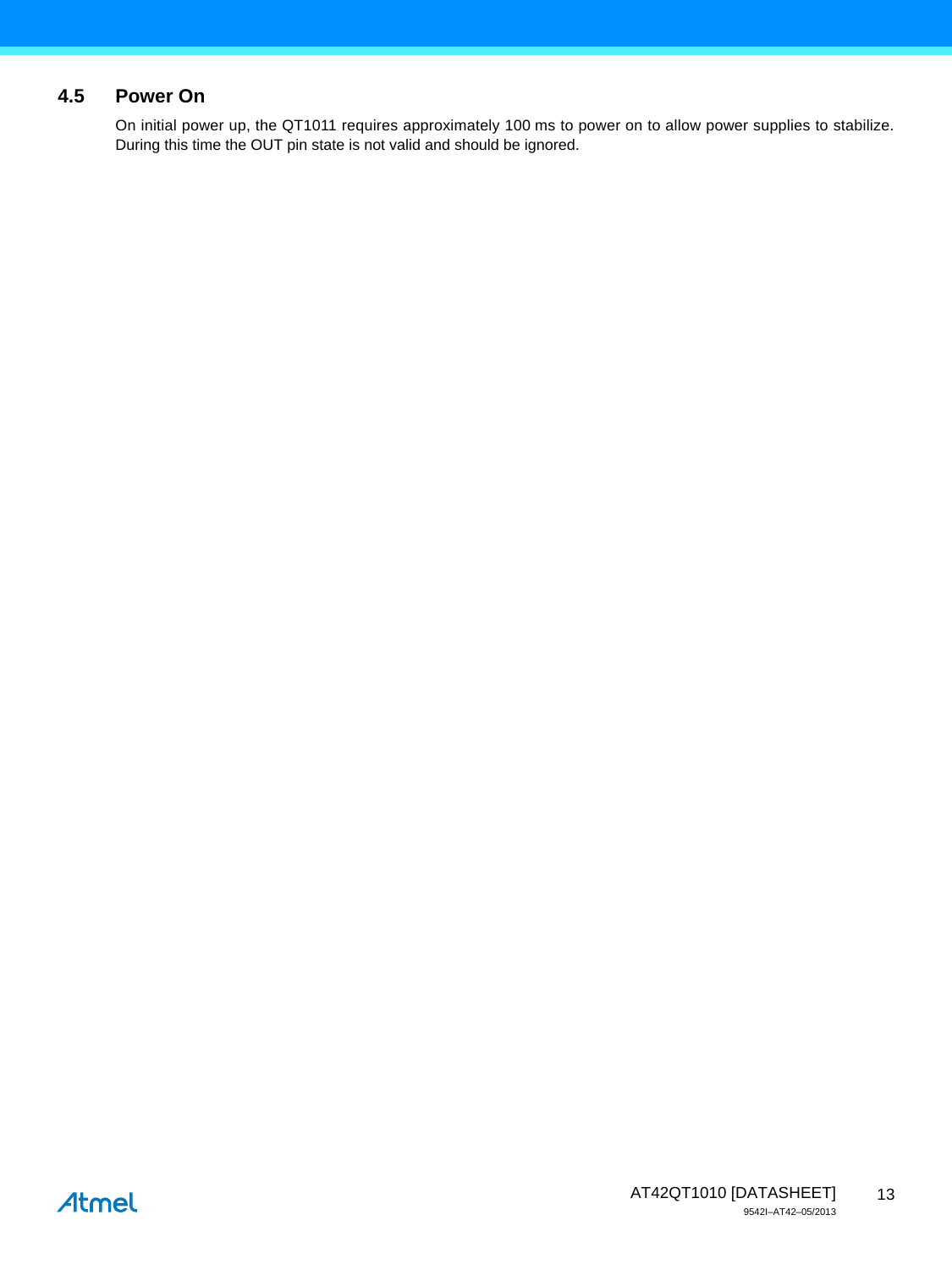# **5. Specifications**

# **5.1 Absolute Maximum Specifications**

| Operating temperature                                | $-40^{\circ}$ C to $+85^{\circ}$ C  |
|------------------------------------------------------|-------------------------------------|
| Storage temperature                                  | $-55^{\circ}$ C to $+125^{\circ}$ C |
| <b>V<sub>DD</sub></b>                                | 0 to $+6.5$ V                       |
| Max continuous pin current, any control or drive pin | $±20$ mA                            |
| Short circuit duration to Vss, any pin               | Infinite                            |
| Short circuit duration to Vdd, any pin               | Infinite                            |
| Voltage forced onto any pin                          | $-0.6V$ to (Vdd + 0.6) V            |



**CAUTION:** Stresses beyond those listed under *Absolute Maximum Specifications* may cause permanent damage to the device. This is a stress rating only and functional operation of the device at these or other conditions beyond those indicated in the operational sections of this specification is not implied. Exposure to absolute maximum specification conditions for extended periods may affect device reliability

# <span id="page-13-0"></span>**5.2 Recommended Operating Conditions**

| <b>V<sub>DD</sub></b>            | +1.8 to 5.5 V |
|----------------------------------|---------------|
| Short-term supply ripple + noise | $±20$ mV      |
| Long-term supply stability       | $±100$ mV     |
| Cs value                         | 2 to 50 $nF$  |
| Cx value                         | 5 to 50 pF    |

# **5.3 AC Specifications**

Vdd =  $3.0$  V, Cs =  $4.7$  nF, Cx =  $5$  pF, Ta = recommended range, unless otherwise noted

| <b>Parameter</b> | <b>Description</b>                                             | <b>Min</b> | <b>Typ</b> | <b>Max</b>               | <b>Units</b> | <b>Notes</b>                                               |
|------------------|----------------------------------------------------------------|------------|------------|--------------------------|--------------|------------------------------------------------------------|
| Trc              | Recalibration time                                             |            | 200        |                          | ms           | Cs, Cx dependent                                           |
| <b>T</b> PC      | Charge duration                                                |            | 3.05       |                          | μs           | $±7.5\%$ spread spectrum variation                         |
| Трт              | Transfer duration                                              |            | 9.0        |                          | μs           | $±7.5\%$ spread spectrum variation                         |
| T <sub>G1</sub>  | Time between end of burst and<br>start of the next (Fast mode) |            | 1.2        | $\overline{\phantom{m}}$ | ms           |                                                            |
| T <sub>G2</sub>  | Time between end of burst and<br>start of the next (LP mode)   |            | 80         |                          | ms           | Increases with decreasing VDD<br>See Figure 5-1 on page 15 |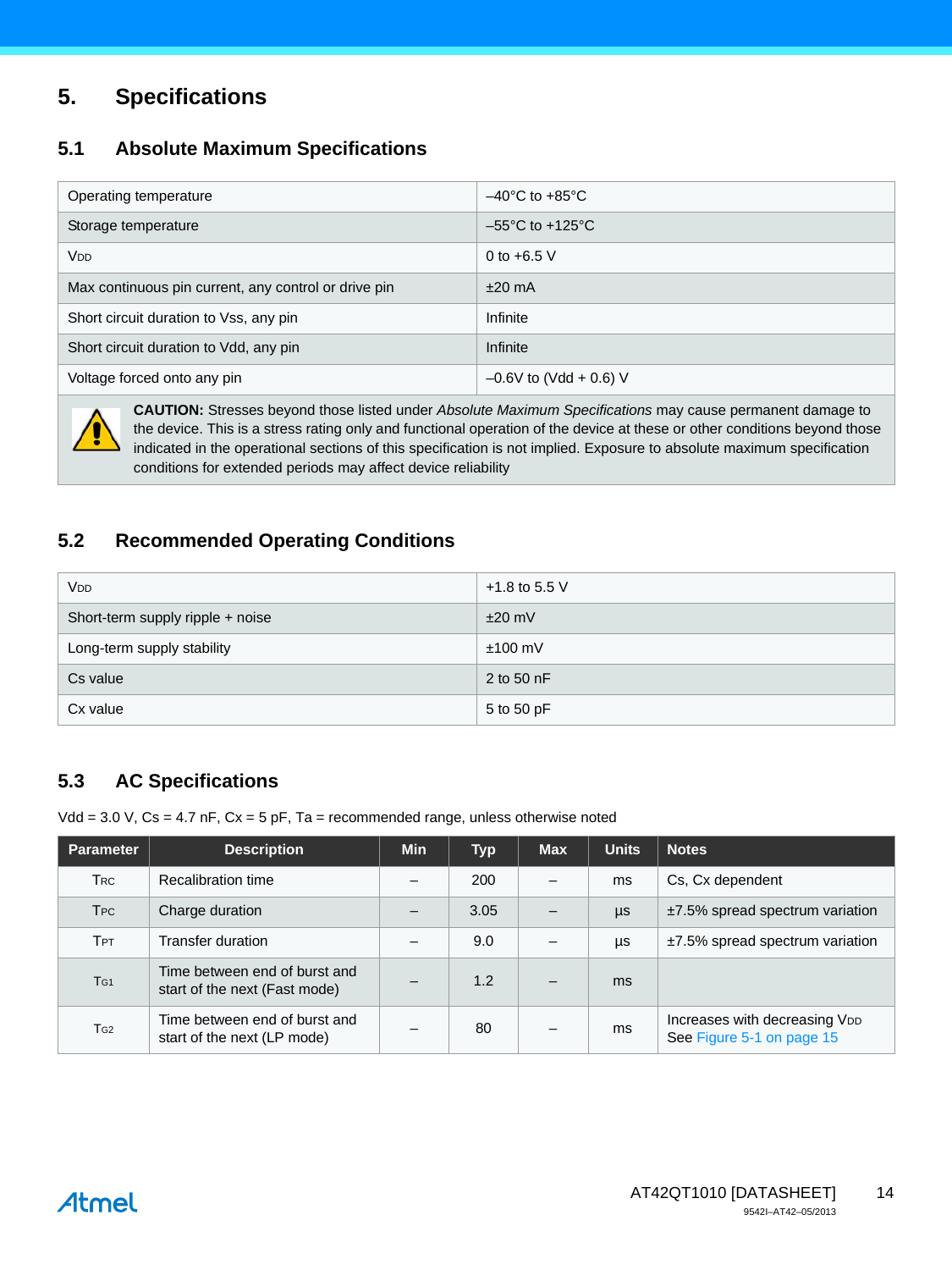| Vdd = $3.0$ V, Cs = $4.7$ nF, Cx = $5$ pF, Ta = recommended range, unless otherwise noted |  |
|-------------------------------------------------------------------------------------------|--|
|-------------------------------------------------------------------------------------------|--|

| <b>Parameter</b> | <b>Description</b>    | <b>Min</b> | <b>Typ</b> | <b>Max</b>      | <b>Units</b> | <b>Notes</b>                                                                          |
|------------------|-----------------------|------------|------------|-----------------|--------------|---------------------------------------------------------------------------------------|
| T <sub>BL</sub>  | Burst length          |            | 2.45       | –               | ms           | V <sub>DD</sub> , Cs and Cx dependent. See<br>Section 4.2 for capacitor<br>selection. |
| TR               | Response time         |            | –          | 100             | ms           |                                                                                       |
| Тнв              | HeartBeat pulse width |            | 15         | $\qquad \qquad$ | μs           |                                                                                       |

#### <span id="page-14-0"></span>Figure 5-1. T<sub>G2</sub> – Time Between Bursts (LP Mode)



**Figure 5-2. TBL – Burst Length** 

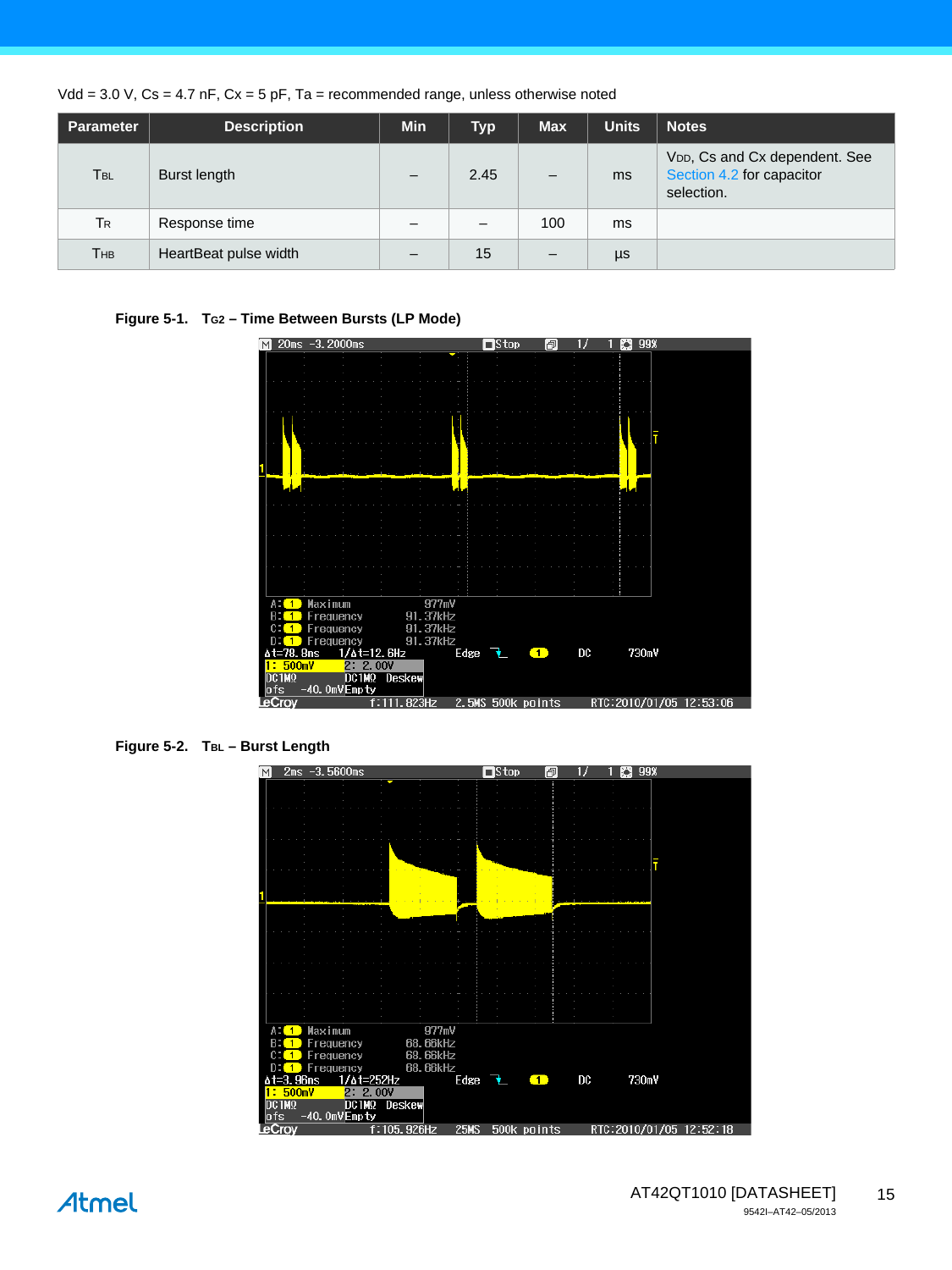# **5.4 Signal Processing**

Vdd =  $3.0V$ , Cs =  $4.7$  nF, Cx =  $5$  pF, Ta = recommended range, unless otherwise noted

| Description             | <b>Min</b> | Typ | <b>Max</b> | <b>Units</b> | <b>Notes</b> |
|-------------------------|------------|-----|------------|--------------|--------------|
| Threshold differential  |            | 10  |            | counts       |              |
| <b>Hysteresis</b>       |            |     | counts     |              |              |
| Consensus filter length | 4          |     | samples    |              |              |
| Max on-duration         | Infinite   |     | seconds    |              |              |

# **5.5 DC Specifications**

Vdd = 3.0V, Cs = 4.7 nF, Cx = 5 pF, Ta = recommended range, unless otherwise noted

| <b>Parameter</b>      | <b>Description</b>        | Min                                    | <b>Typ</b>                                | <b>Max</b>                             | <b>Units</b> | <b>Notes</b>                                   |
|-----------------------|---------------------------|----------------------------------------|-------------------------------------------|----------------------------------------|--------------|------------------------------------------------|
| <b>V<sub>DD</sub></b> | Supply voltage            | 1.8                                    |                                           | 5.5                                    | $\vee$       |                                                |
| I <sub>DD</sub>       | Supply current, Fast mode |                                        | 203.0<br>246.0<br>378.5<br>542.5<br>729.0 |                                        | μA           | 1.8V<br>2.0V<br>3.0V<br>4.0 V<br>5.0 V         |
| lopl                  | Supply current, LP mode   |                                        | 16.5<br>19.5<br>34.0<br>51.5<br>73.5      |                                        | μA           | 1.8V<br>2.0V<br>3.0V<br>4.0 V<br>5.0 V         |
| <b>VDDS</b>           | Supply turn-on slope      | 10                                     |                                           |                                        | V/s          | Required for proper start-up                   |
| VIL                   | Low input logic level     |                                        |                                           | $0.2 \times V$ dd<br>$0.3 \times V$ dd | $\vee$       | $Vdd = 1.8 V - 2.4 V$<br>$Vdd = 2.4 V - 5.5 V$ |
| <b>VHL</b>            | High input logic level    | $0.7 \times V$ dd<br>$0.6 \times V$ dd |                                           |                                        | $\vee$       | $Vdd = 1.8 V - 2.4 V$<br>$Vdd = 2.4 V - 5.5 V$ |
| <b>VOL</b>            | Low output voltage        |                                        |                                           | 0.5                                    | $\vee$       | OUT, 4 mA sink                                 |
| VOH                   | High output voltage       | 2.3                                    |                                           |                                        | $\vee$       | OUT, 1 mA source                               |
| <b>IIL</b>            | Input leakage current     |                                        | < 0.05                                    | $\mathbf{1}$                           | μA           |                                                |
| Cx                    | Load capacitance range    | 2                                      | $\qquad \qquad -$                         | 50                                     | pF           |                                                |
| AR                    | Acquisition resolution    |                                        | $\boldsymbol{9}$                          | 14                                     | bits         |                                                |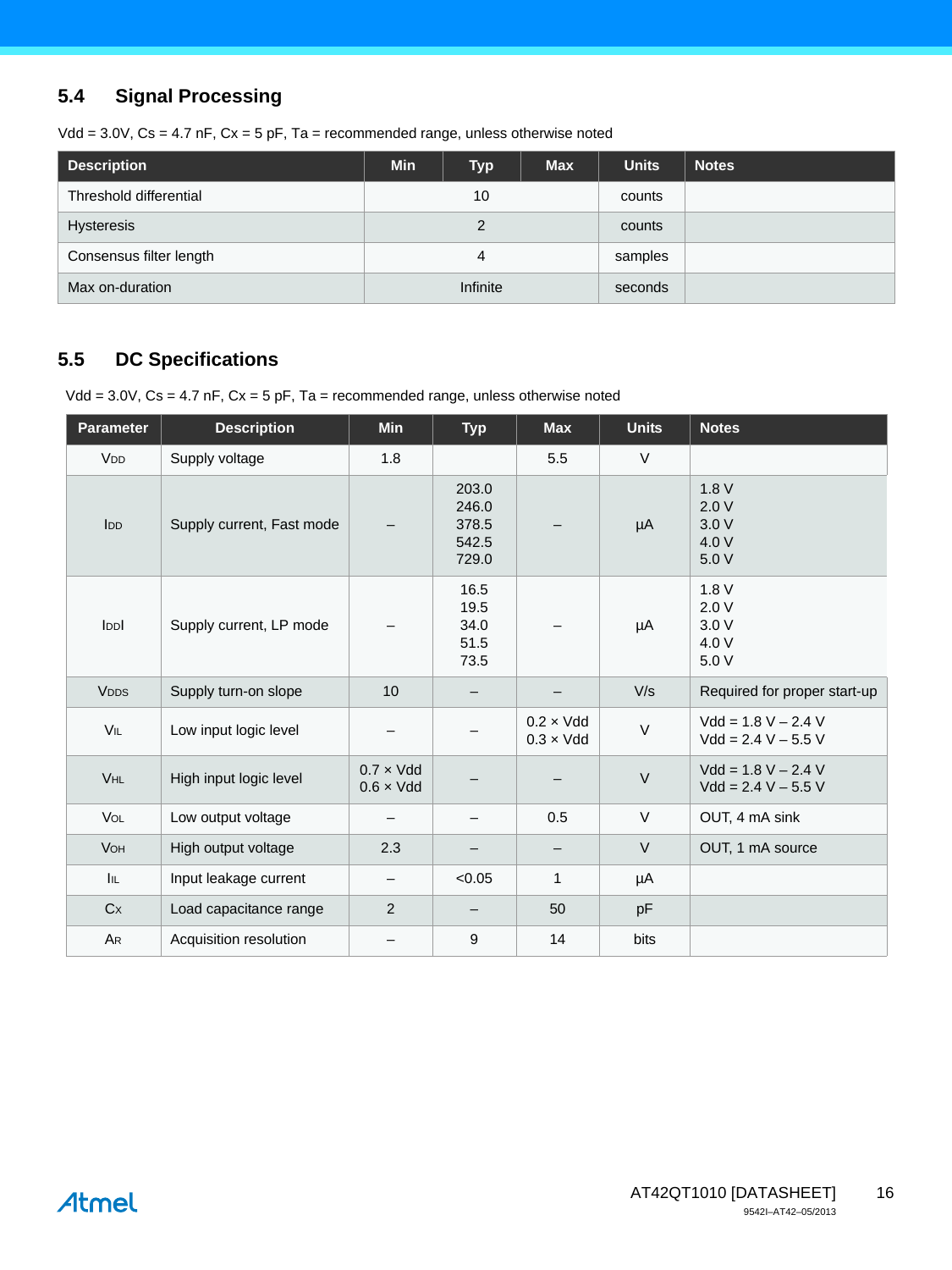#### $5.6$ **Mechanical Dimensions**

#### $5.6.1$ 6-pin SOT23-6

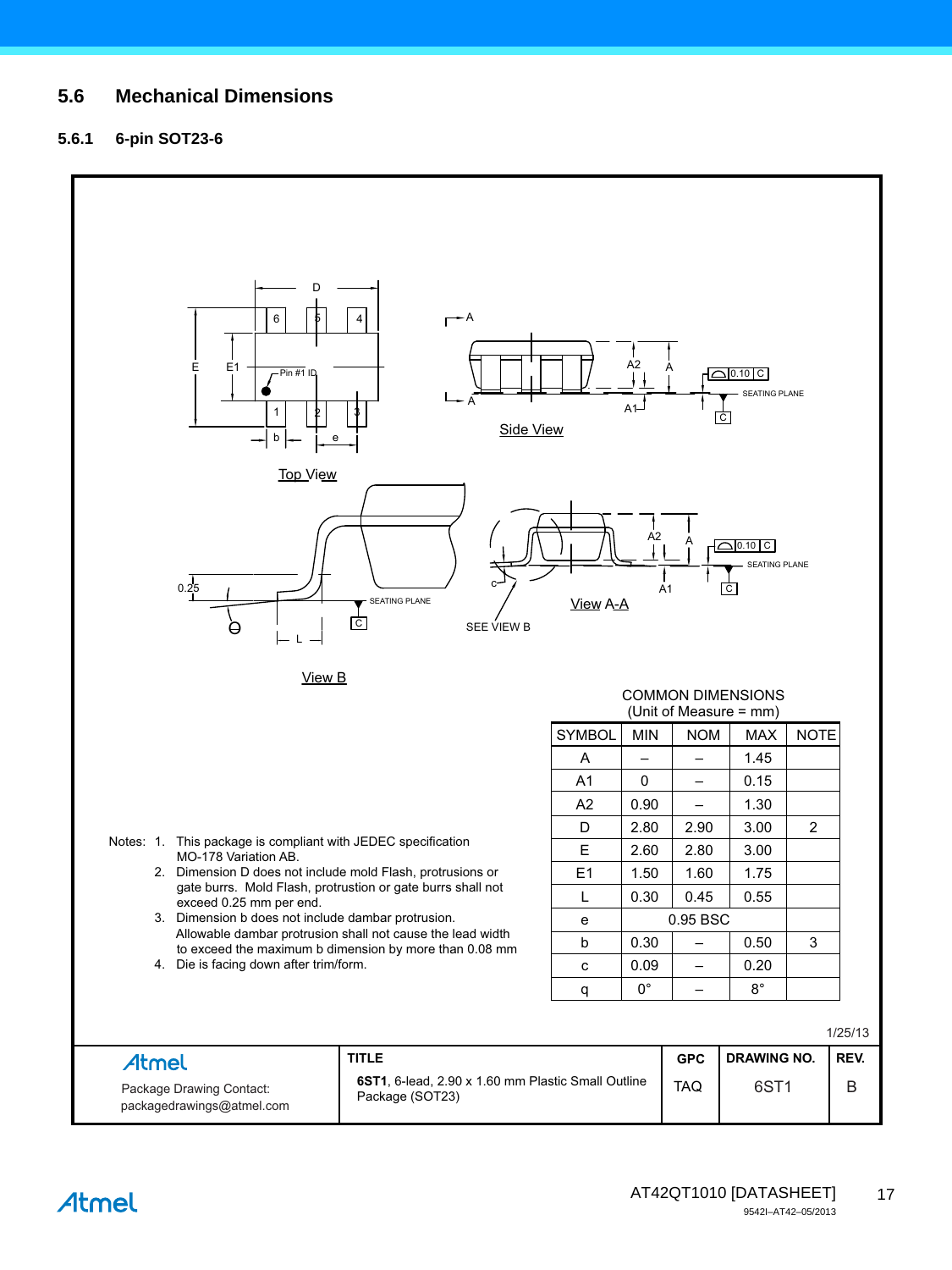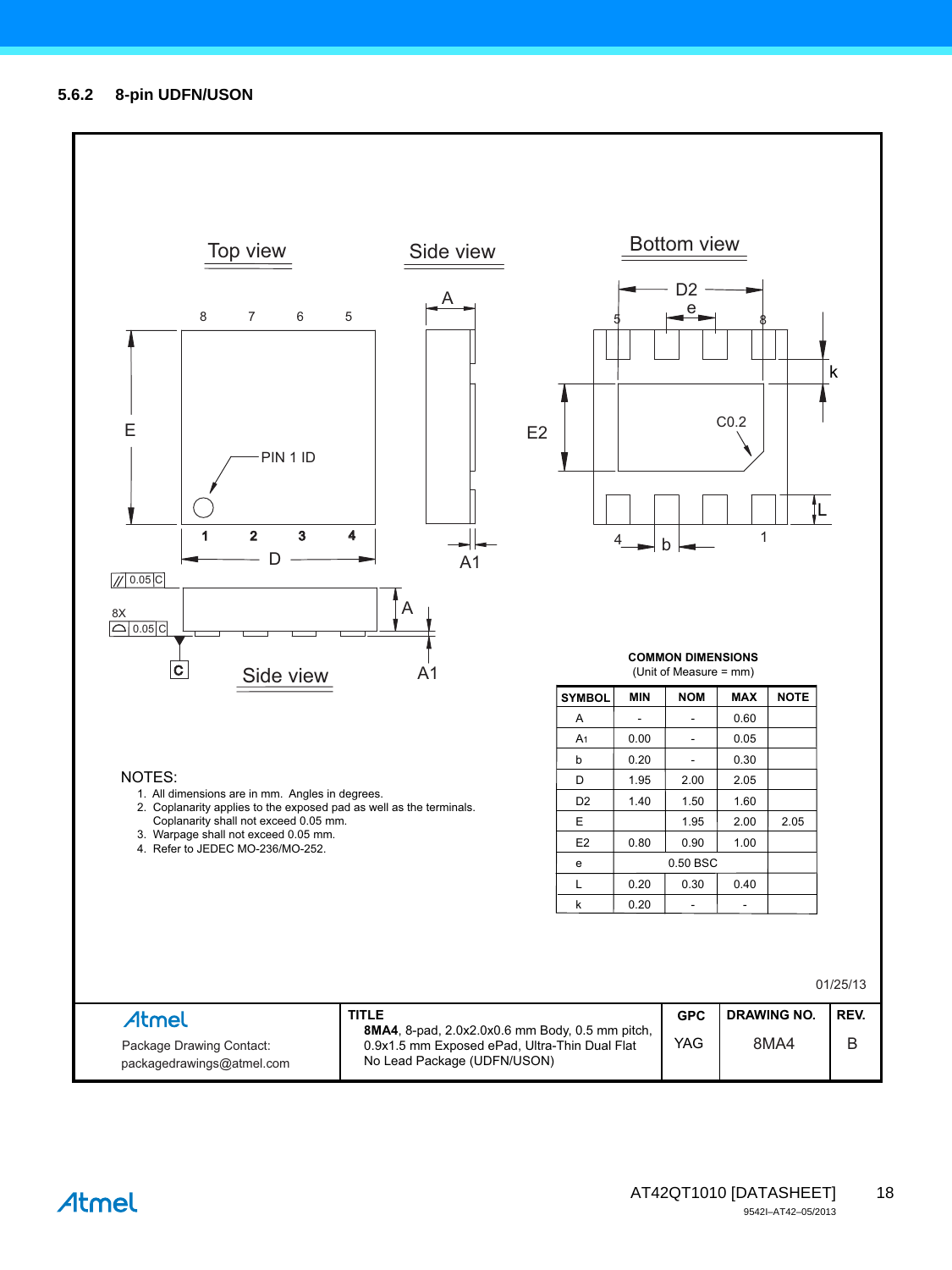### **5.7 Part Marking**

#### **5.7.1 AT42QT1011 – 6-pin SOT23-6**

**Note:** Samples of the AT42QT1011 may also be marked **T10E**.



#### **5.7.2 AT42QT1011 – 8-pin UDFN/USON**

**Note:** Samples of the AT42QT1011 may also be marked **T10**.



#### **5.8 Part Number**

| l Part Number <sup>i</sup> | <b>Description</b>                |
|----------------------------|-----------------------------------|
| AT42QT1011-TSHR            | 6-pin SOT23 RoHS compliant IC     |
| AT42QT1011-MAH             | 8-pin UDFN/USON RoHS compliant IC |

#### **5.9 Moisture Sensitivity Level (MSL)**

| <b>MSL Rating</b> | <b>Peak Body Temperature</b> | <b>Specifications</b> |
|-------------------|------------------------------|-----------------------|
| MSL1              | $260^{\circ}$ C              | IPC/JEDEC J-STD-020   |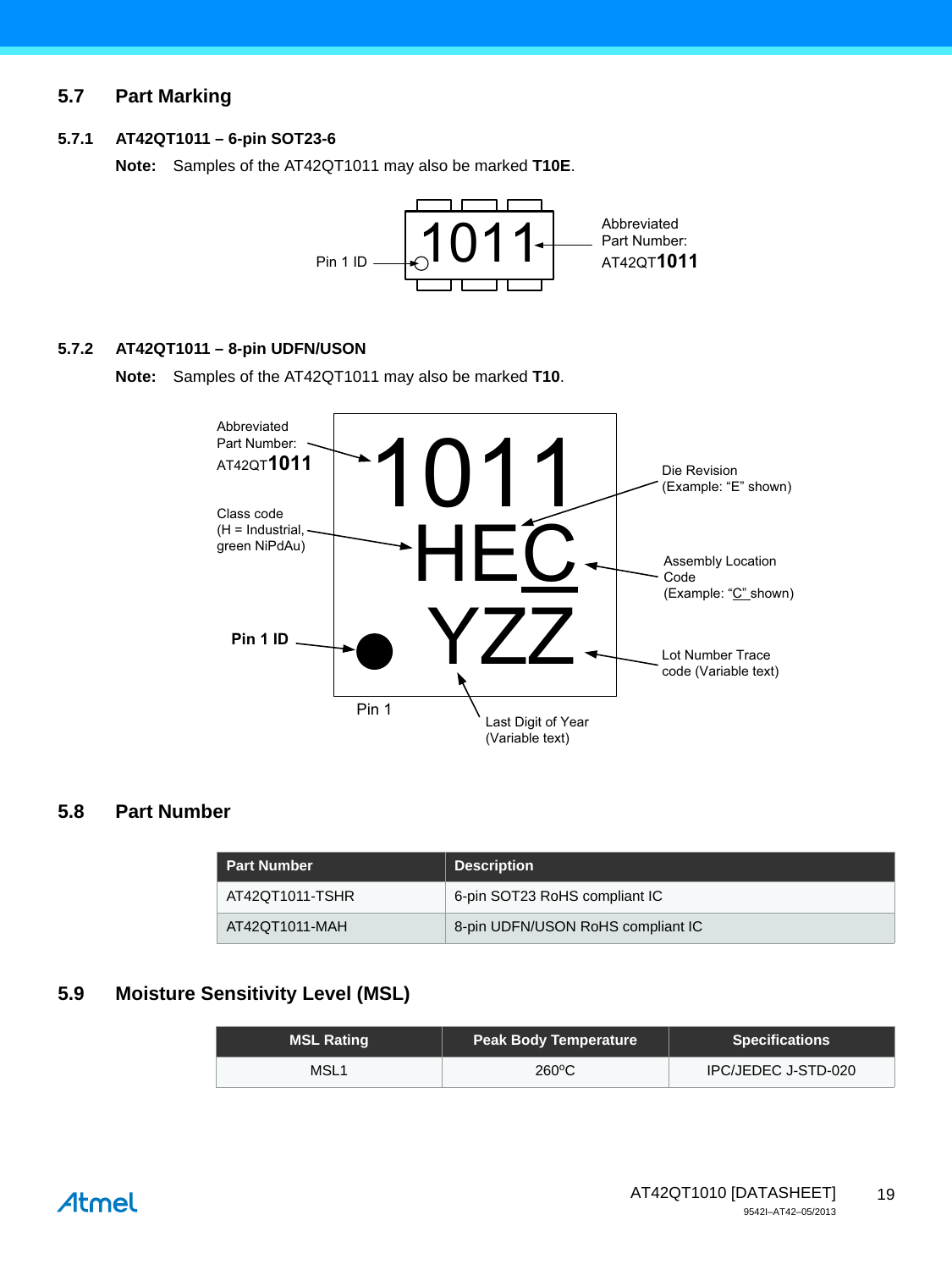### **Associated Documents**

For additional information, refer to the following document (downloadable from the Touch Technology area of the Atmel website, www.atmel.com):

- *Touch Sensors Design Guide*
- QTAN0002 *Secrets of a Successful QTouch Design*

## **Revision History**

| <b>Revision No.</b>        | <b>History</b>                                               |
|----------------------------|--------------------------------------------------------------|
|                            |                                                              |
| Revision $A - May 2009$    | Initial release<br>$\bullet$                                 |
| Revision B - August 2009   | Update for chip revision 2.2.2<br>$\bullet$                  |
| Revision C - August 2009   | Minor update for clarity<br>$\bullet$                        |
| Revision D - January 2010  | Power specifications updated for revision 2.4.1<br>$\bullet$ |
| Revision E - January 2010  | Part markings updated<br>$\bullet$                           |
| Revision F - February 2010 | MSL specification revised<br>$\bullet$                       |
|                            | Other minor updates                                          |
| Revision G - March 2010    | Update for chip revision 2.6<br>$\bullet$                    |
| Revision H - May 2010      | UDFN/USON package added<br>$\bullet$                         |
| Revision I - May 2013      | Applied new template                                         |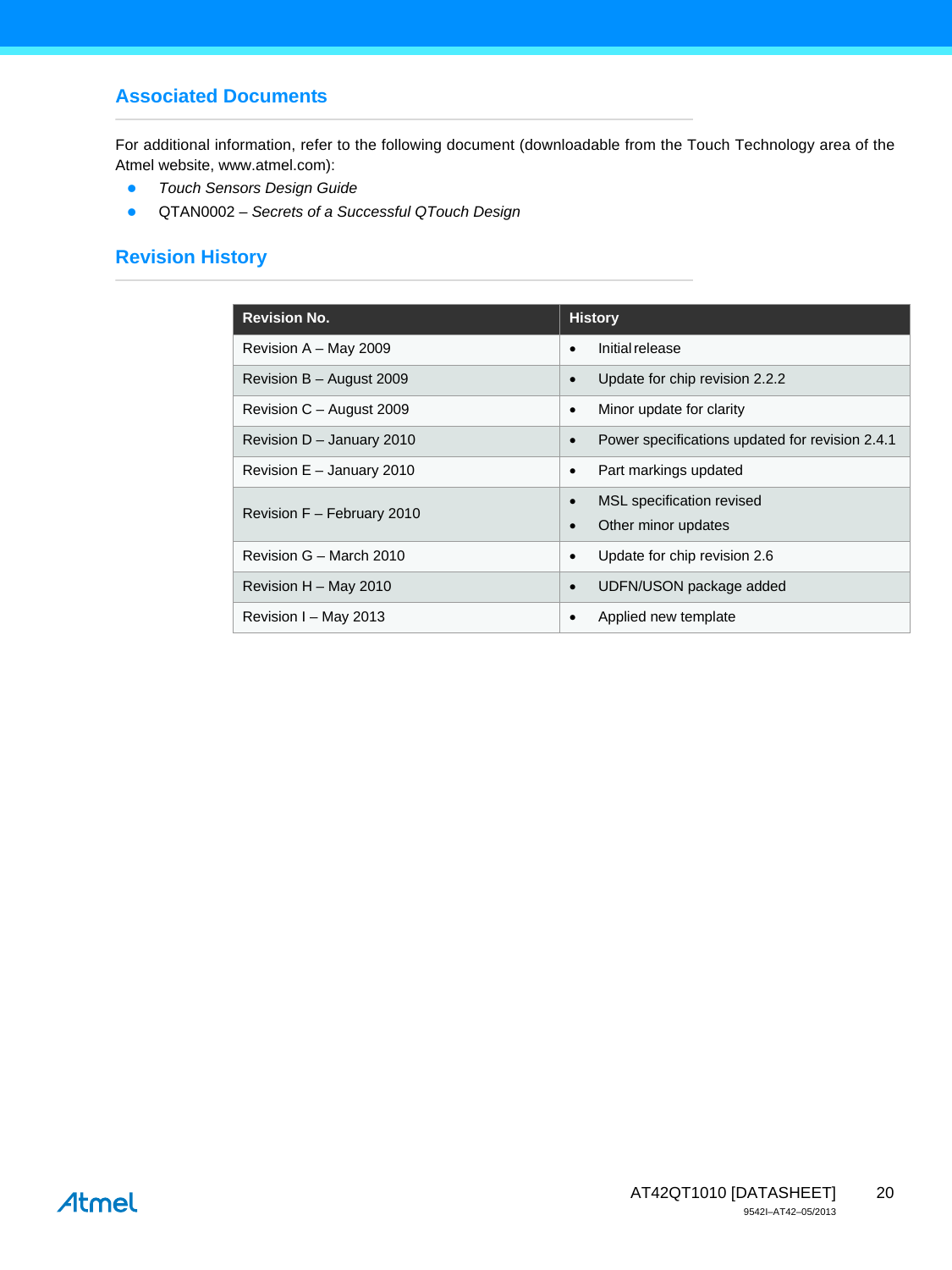# **Notes**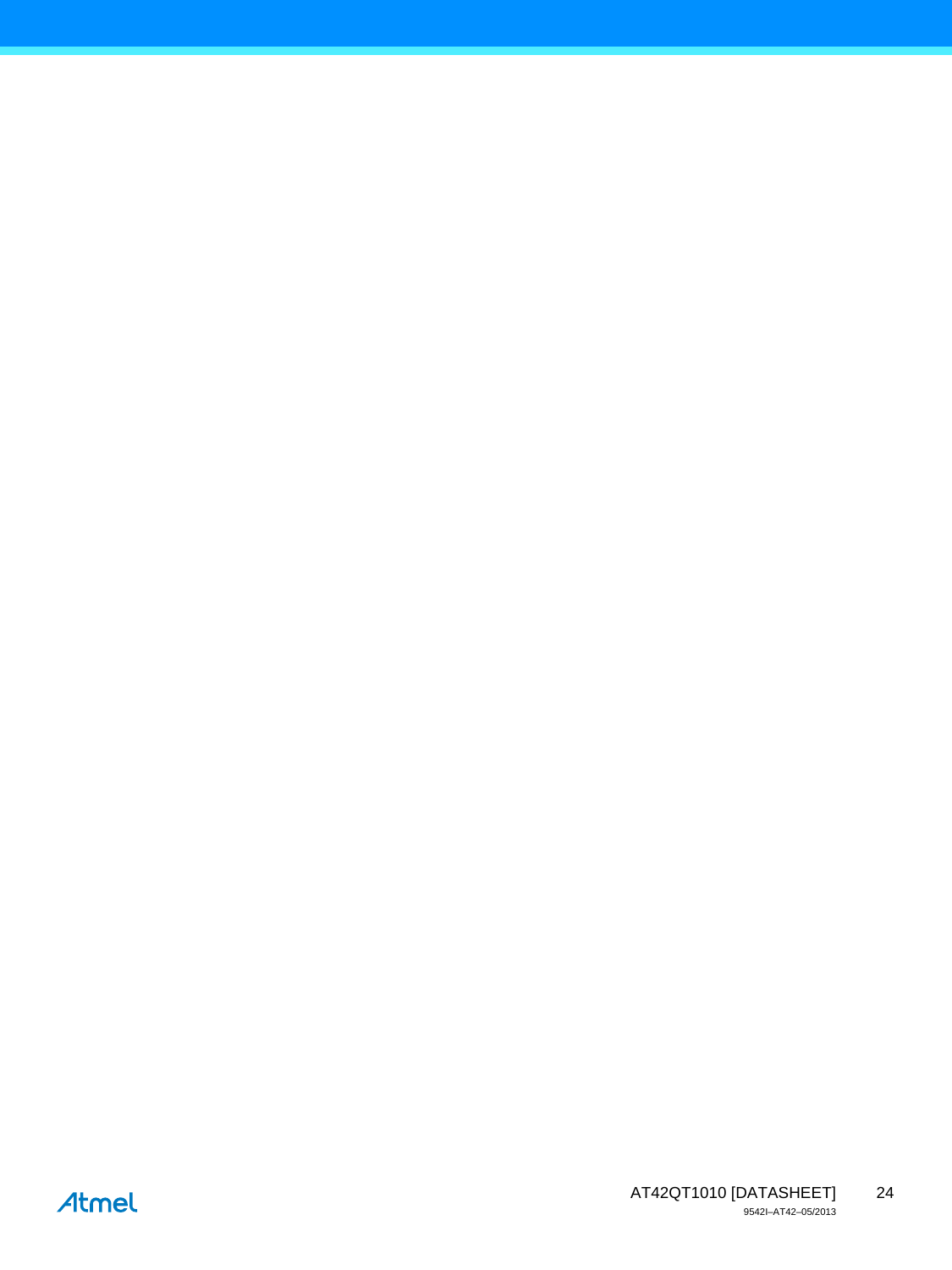# **Enabling Unlimited Possibilities**®

#### **Atmel Corporation**

1600 Technology Drive San Jose, CA 95110 USA **Tel:** (+1) (408) 441-0311 **Fax:** (+1) (408) 487-2600 www.atmel.com

**Atmel Asia Limited** Unit 01-5 & 16, 19F BEA Tower, Millennium City 5 418 Kwun Tong Roa Kwun Tong, Kowloon HONG KONG **Tel:** (+852) 2245-6100 **Fax:** (+852) 2722-1369

**Atmel München GmbH** Business Campus Parkring 4 D-85748 Garching bei München GERMANY **Tel:** (+49) 89-31970-0 **Fax:** (+49) 89-3194621

**Atmel Japan G.K.**

16F Shin-Osaki Kangyo Bldg 1-6-4 Osaki, Shinagawa-ku Tokyo 141-0032 JAPAN **Tel:** (+81) (3) 6417-0300 **Fax:** (+81) (3) 6417-0370

© 2013 Atmel Corporation. All rights reserved. / Rev.: 9542I–AT42–05/2013

Atmel®, Atmel logo and combinations thereof, QTouch® and others are registered trademarks,or trademarks of Atmel Corporation or its subsidiaries. Other terms and product names may be registered trademarks or trademarks of others.

Disclaimer: The information in this document is provided in connection with Atmel products. No license, express or implied, by estoppel or otherwise, to any intellectual property right is granted by this document or in connection with the sale of Atmel products. EXCEPT AS SET FORTH IN THE ATMEL TERMS AND CONDITIONS OF SALES LOCATED ON THE ATMEL WEBSITE, ATMEL<br>ASSUMES NO LIABILITY WHATSOEVER AND DISCLAIMS ANY EXPRESS, IMPLI IMPLIED WARRANTY OF MERCHANTABILITY, FITNESS FOR A PARTICULAR PURPOSE, OR NON-INFRINGEMENT. IN NO EVENT SHALL ATMEL BE LIABLE FOR ANY DIRECT, INDIRECT, CONSEQUENTIAL, PUNITIVE, SPECIAL OR INCIDENTAL DAMAGES (INCLUDING, WITHOUT LIMITATION, DAMAGES FOR LOSS AND PROFITS, BUSINESS INTERRUPTION, OR LOSS OF<br>INFORMATION) ARISING OUT OF THE USE OR INABILITY TO USE THIS DOCUMENT, representations or warranties with respect to the accuracy or completeness of the contents of this document and reserves the right to make changes to specifications and products descriptions at any<br>time without notice. Atm used in, automotive applications. Atmel products are not intended, authorized, or warranted for use as components in applications intended to support or sustain life.